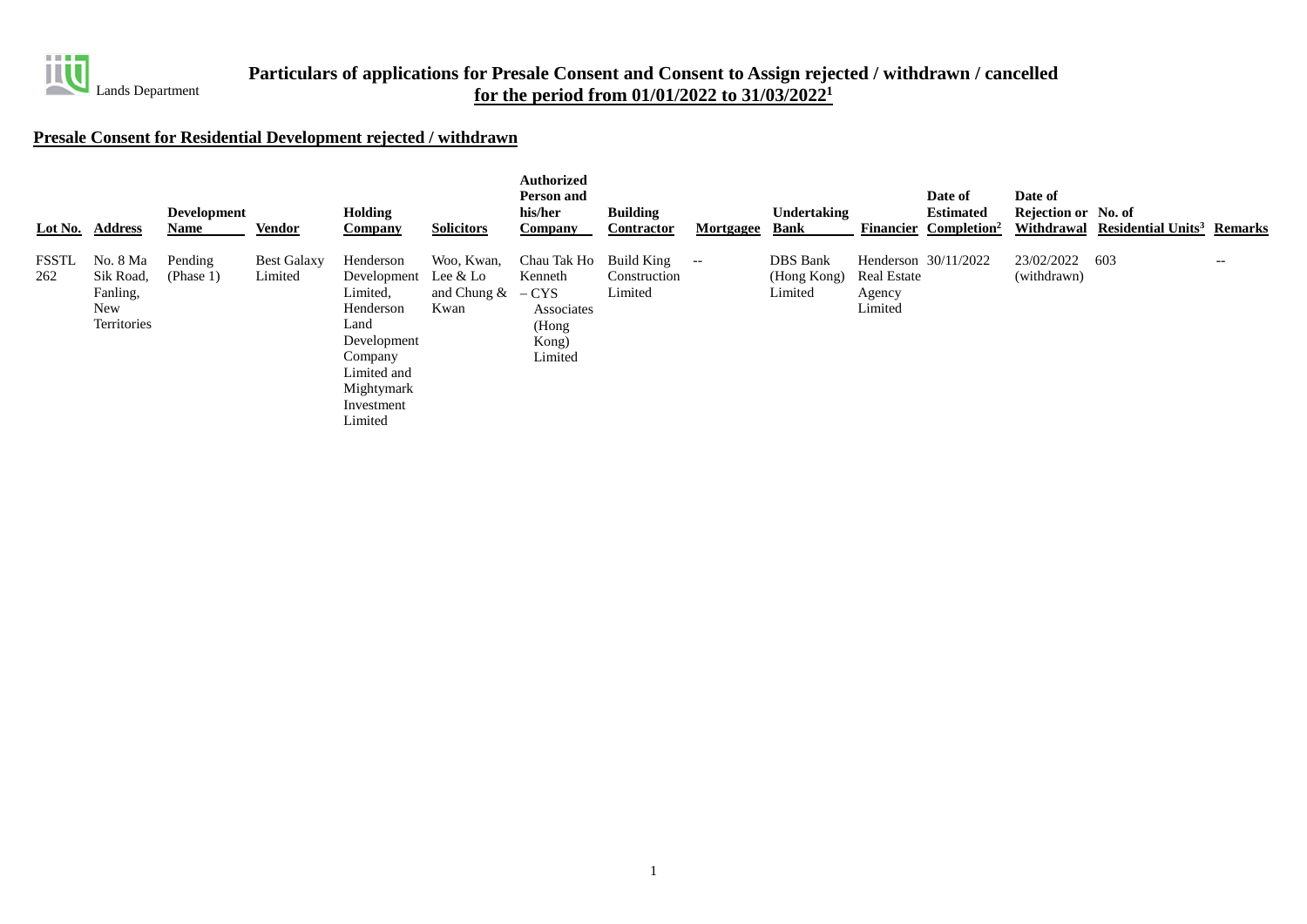

## **Presale Consent for Non-Residential Development rejected / withdrawn**

|         |                |                    |        |                |                   |                   |                 |           |             |                  |                         |                     | $No. of -$      |                |
|---------|----------------|--------------------|--------|----------------|-------------------|-------------------|-----------------|-----------|-------------|------------------|-------------------------|---------------------|-----------------|----------------|
|         |                |                    |        |                |                   |                   |                 |           |             |                  |                         |                     | (a) Commercial  |                |
|         |                |                    |        |                |                   | <b>Authorized</b> |                 |           |             |                  |                         |                     | Units           |                |
|         |                |                    |        |                |                   | Person and        |                 |           |             |                  | Date of                 | Date of             | (b) Industrial  |                |
|         |                | <b>Development</b> |        | Holding        |                   | his/her           | <b>Building</b> |           | Undertaking |                  | <b>Estimated</b>        | <b>Rejection or</b> | Units           |                |
| Lot No. | <b>Address</b> | Name               | Vendor | <b>Company</b> | <b>Solicitors</b> | Company           | Contractor      | Mortgagee | <b>Bank</b> | <b>Financier</b> | Completion <sup>2</sup> | Withdrawal          | (c) Other Units | <b>Remarks</b> |

NIL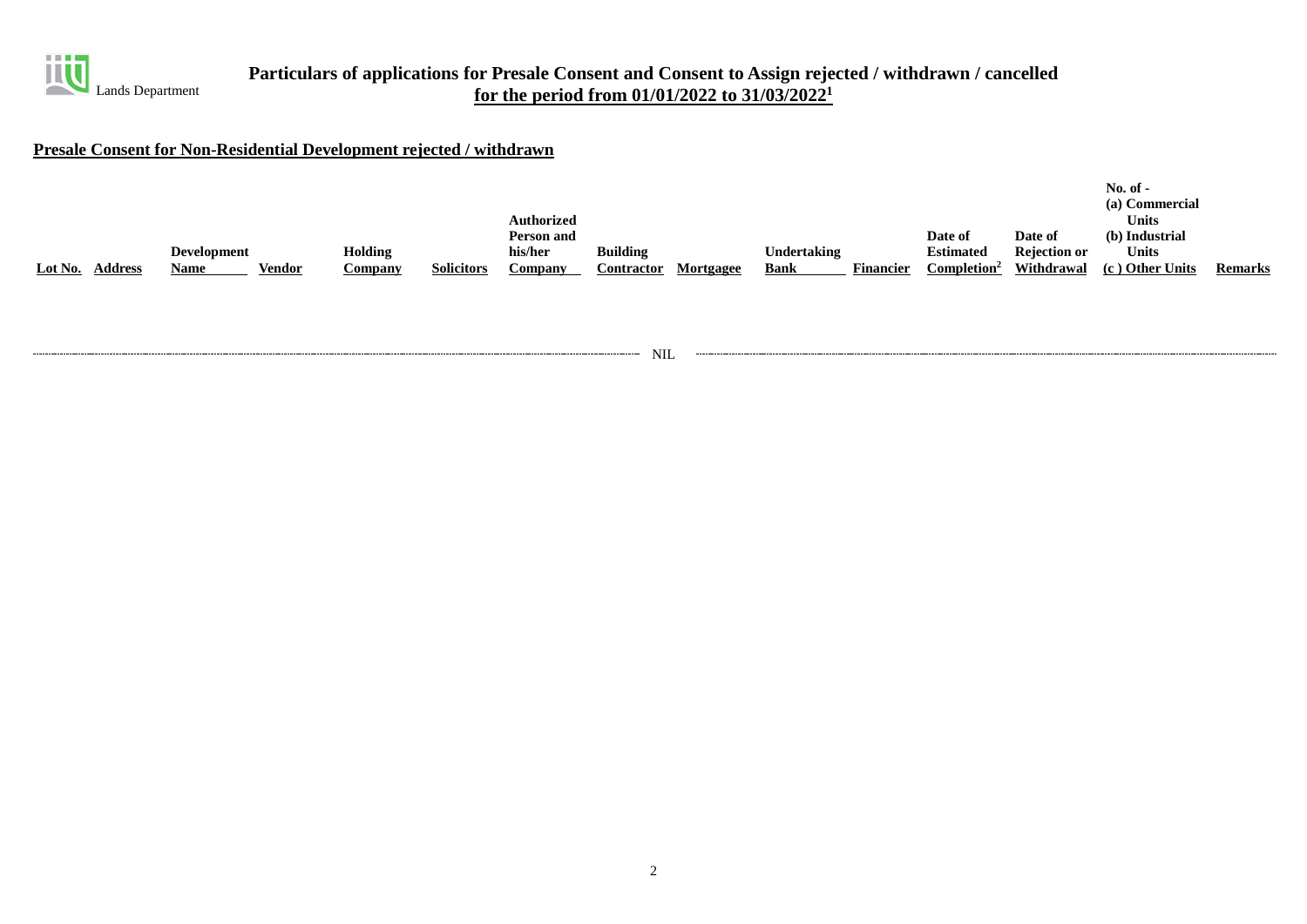

### **Consent to Assign for Residential / Non-Residential Development rejected / withdrawn**

NIL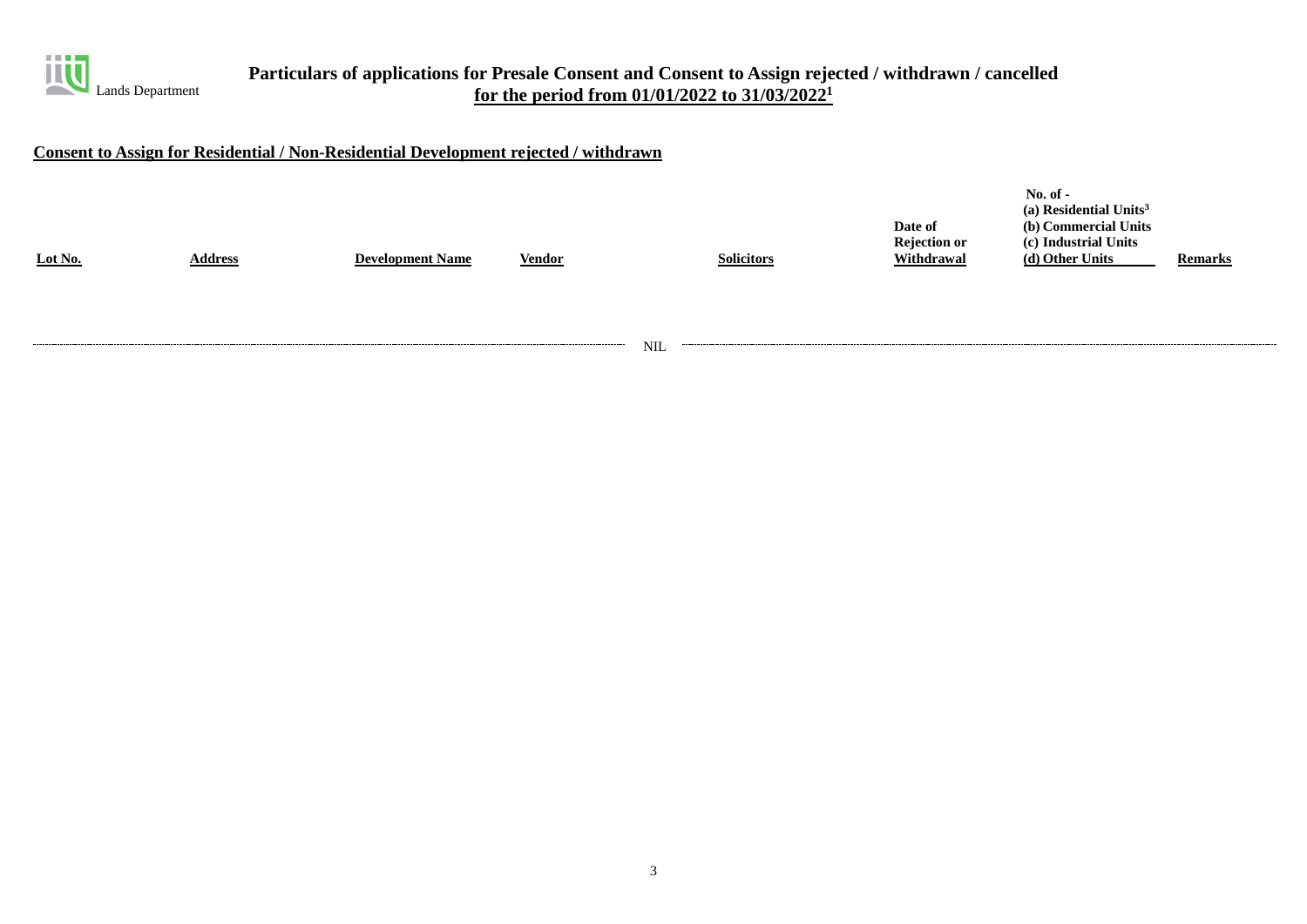

### **Presale Consent for Residential Development cancelled**

|         |                |                    |               |                |                   |                   |                 |           |                    |                  | (a) Issue Date<br>(b) Consent |                     |                    |                |
|---------|----------------|--------------------|---------------|----------------|-------------------|-------------------|-----------------|-----------|--------------------|------------------|-------------------------------|---------------------|--------------------|----------------|
|         |                |                    |               |                |                   |                   |                 |           |                    |                  | <b>Effective</b>              |                     |                    |                |
|         |                |                    |               |                |                   | <b>Authorized</b> |                 |           |                    |                  | Date                          |                     |                    |                |
|         |                |                    |               |                |                   | Person and        |                 |           |                    |                  | (c) Estimated                 |                     | No. of             |                |
|         |                | <b>Development</b> |               | <b>Holding</b> |                   | his/her           | <b>Building</b> |           | <b>Undertaking</b> |                  | <b>Completion Date of</b>     |                     | <b>Residential</b> |                |
| Lot No. | <b>Address</b> | <b>Name</b>        | <b>Vendor</b> | Company        | <b>Solicitors</b> | Company           | Contractor      | Mortgagee | <b>Bank</b>        | <b>Financier</b> | $\mathbf{Date}^2$             | <b>Cancellation</b> | Units $3$          | <b>Remarks</b> |

NIL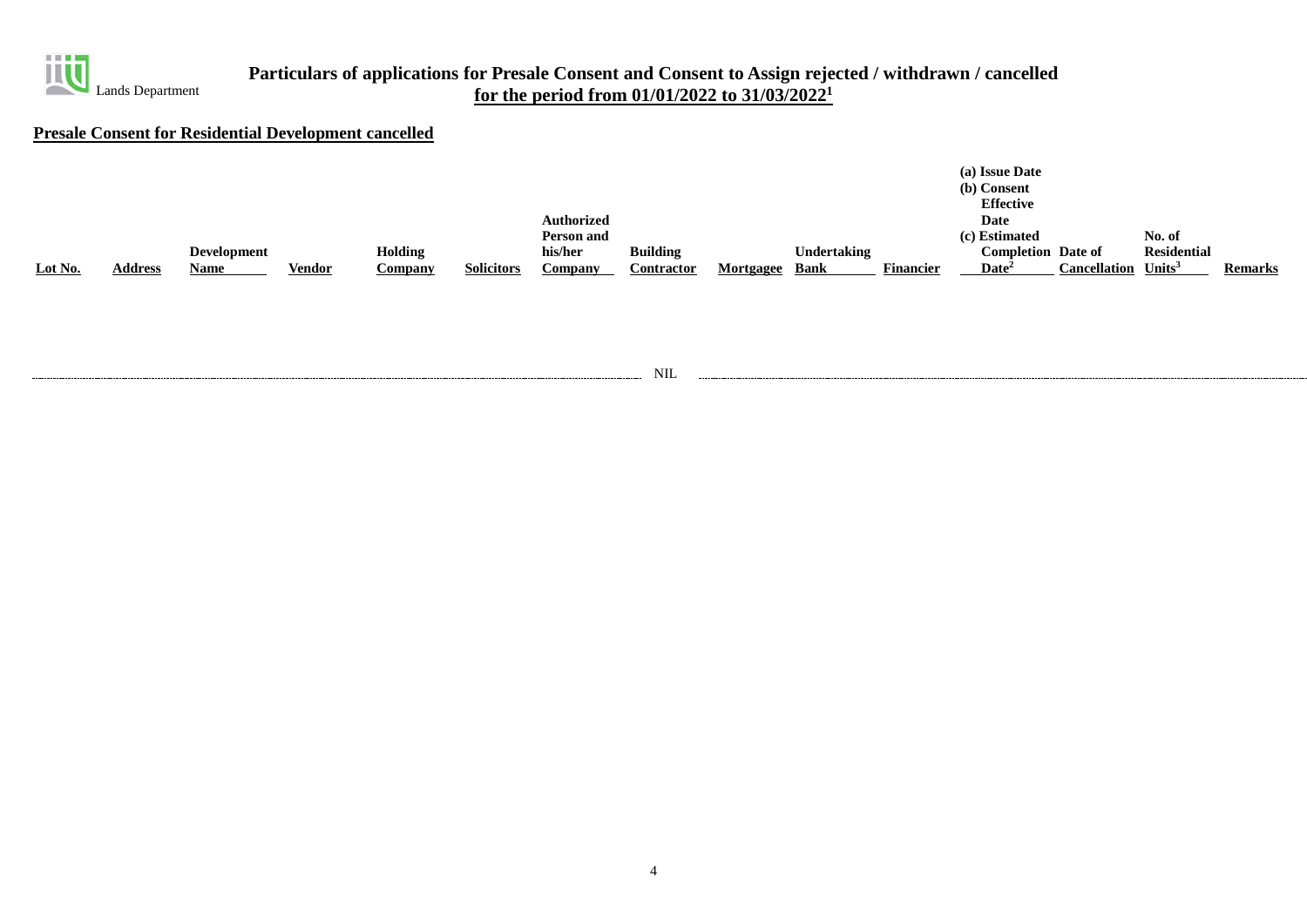

## **Presale Consent for Non-Residential Development cancelled**

|                           |                    |                |                   |                   |                   |           |                    |                  | (a) Issue Date    |         |                                     |                |
|---------------------------|--------------------|----------------|-------------------|-------------------|-------------------|-----------|--------------------|------------------|-------------------|---------|-------------------------------------|----------------|
|                           |                    |                |                   |                   |                   |           |                    |                  | (b) Consent       |         | No. of -                            |                |
|                           |                    |                |                   |                   |                   |           |                    |                  | <b>Effective</b>  |         | (d) Commercial                      |                |
|                           |                    |                |                   | <b>Authorized</b> |                   |           |                    |                  | Date              |         | <b>Units</b>                        |                |
|                           |                    |                |                   | Person and        |                   |           |                    |                  | (c) Estimated     |         | (e) Industrial                      |                |
|                           | <b>Development</b> | <b>Holding</b> |                   | his/her           | <b>Building</b>   |           | <b>Undertaking</b> |                  | Completion        | Date of | <b>Units</b>                        |                |
| Lot No.<br><b>Address</b> | Vendor<br>Name     | Company        | <b>Solicitors</b> | Company           | <b>Contractor</b> | Mortgagee | Bank               | <b>Financier</b> | $\mathbf{Date}^2$ |         | <b>Cancellation</b> (f) Other Units | <b>Remarks</b> |

NIL